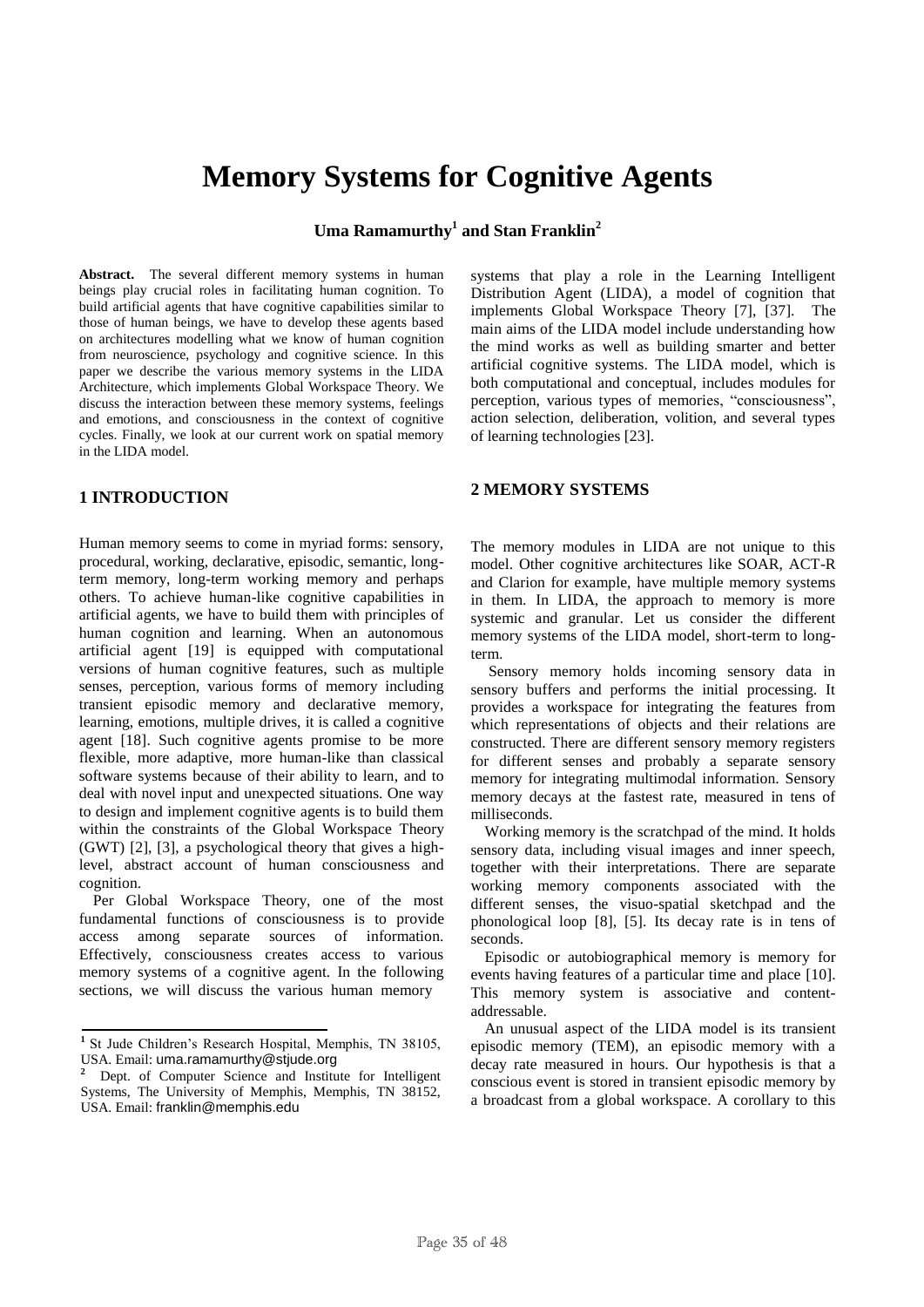hypothesis says that conscious contents can only be encoded in long-term declarative memory via consolidation from transient episodic memory.

Humans have a variety of long-term memory types that may decay exceedingly slowly. Memory research distinguishes between procedural memory, the memory for motor skills including verbal skills, and declarative memory. Declarative memory (DM) is composed of autobiographical memory and semantic memory, memories of fact or belief typically lacking a particular source with a time and place of acquisition. Declarative memory systems are accessed by means of cues from working memory.

We see a clear distinction between perceptual memory (recognition memory [34]) and sensory memory (similar to Taylor [42]). Our model distinguishes between semantic memory and perceptual associative memory (PAM) and hypothesizes distinct mechanisms for each [20]. PAM memory is a memory for individuals, categories, actions, feelings, events, and their relations. PAM plays the major role in recognition, categorization, and more generally the assignment of interpretations. Upon presentation of features of an incoming stimulus, PAM returns precepts, the beginnings of meaning. We venture that PAM is evolutionarily older than TEM or declarative memory. This further points to the likelihood, though not at all certain, that they have different neural mechanisms. Since the contents of TEM consolidate into DM, which contains semantic memory, these facts suggest the possibility of separate mechanisms for PAM and semantic memory.

Procedural memory in LIDA is a modified and simplified form of Drescher's schema mechanism [14], the scheme net. The scheme net is a directed graph whose nodes are (action) schemes and whose links represent the 'derived from' relation. A scheme consists of an action, together with its context and its result. At the periphery of the scheme net lie empty schemes (schemes with a primitive action, but no context or results), while more complex schemes consisting of actions and action sequences are discovered as one moves inwards.

## **3 TEM AND DM IN LIDA**

Transient episodic and declarative memories have distributed representations in the LIDA model. There is evidence that this is also the case in the nervous system [20]. In this model, these two memories are implemented computationally using a modified version of Kanerva"s Sparse Distributed Memory (SDM) architecture [26], [36]. The SDM architecture has several similarities to human memory [26] and provides for "reconstructed memory" in its retrieval process:

- Fast divergence in SDM is equivalent to knowing that one does not know.
- Neither converging nor diverging indicates the tip-of-the-tongue state.
- Rehearsal happens by writing a datum many times to memory. A datum rehearsed well is retrieved with fewer iterations than an item that is stored only once.
- Full and overloaded memories exhibit momentary feelings of familiarity that fade away rapidly.
- Forgetting increases with time because of intervening write operations (interference), as well as decay.

A preconscious percept consisting of a selection of the contents of sensory memory, together with recognitions, categorizations and other interpretations produced in PAM, are stored in working memory. Only the conscious portion of the contents of working memory (actually longterm working memory [16]) is stored in TEM. Information from the same conscious content is used to update PAM, TEM, and procedural memory. The undecayed contents of TEM are consolidated into DM at a later time offline. Retrieval from the content-addressable, associative TEM and DM memories uses recently stored unconscious contents of working memory as cues.

In the next section, we will describe LIDA"s cognitive cycle and the role played by the various memory systems in effecting human-like cognitive processing in this artificial agent.

# **4 LIDA'S COGNITIVE CYCLE**

LIDA"s processing can be viewed as consisting of a continual iteration of Cognitive Cycles. Each cycle consists of units of understanding, attending and acting. During each cognitive cycle the LIDA agent first makes sense of its current situation as best as it can by updating its representation of its world, both external and internal. By a competitive process, as specified by Global Workspace Theory, it then decides what portion of the represented situation is most in need of attention. Broadcasting this portion, the current contents of consciousness, enables the agent to finally choose an appropriate action which it then executes. Thus, the LIDA cognitive cycle can be subdivided into three phases, the understanding phase, the consciousness phase, and the action selection phase.

Beginning the understanding phase, incoming stimuli activate low-level feature detectors in Sensory Memory. The output is sent to PAM where higher-level feature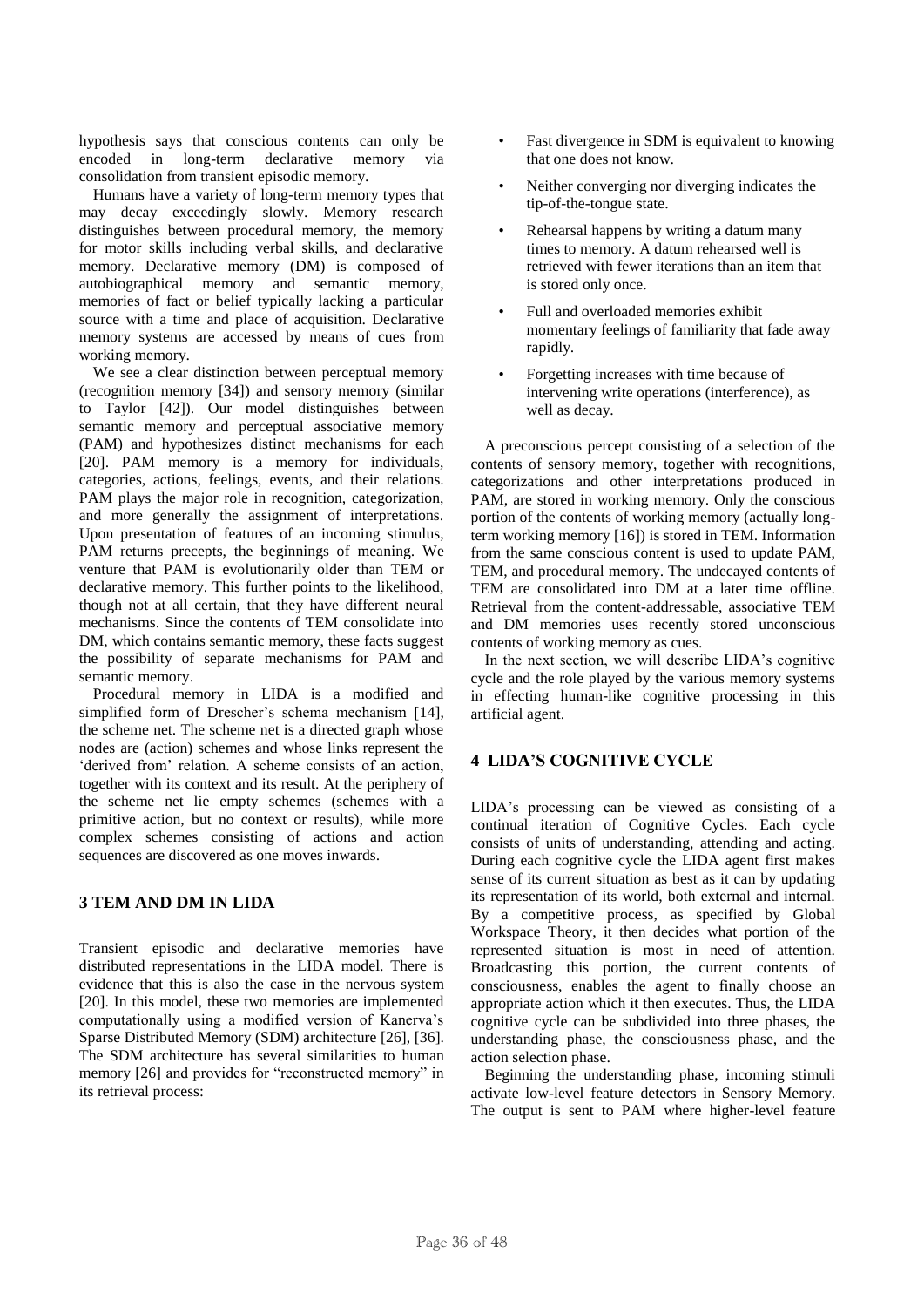detectors feed into more abstract entities such as objects, categories, actions, events, etc. The resulting percept is sent to the Workspace where it cues both Transient Episodic Memory and Declarative Memory producing local associations. These local associations are combined with the percept to generate a current situational model; the agent understands what"s going on right now.

Attention Codelets begin the consciousness phase by forming coalitions of selected portions of the current situational model and moving them to the Global Workspace. A competition in the Global Workspace then selects the most salient coalition whose contents become the content of consciousness that is broadcast globally.

In the action selection phase of LIDA"s cognitive cycle, possibly relevant action schemes are recruited from Procedural Memory. A copy of each such is instantiated with its variables bound and sent to Action Selection, where it competes to provide the action selected for this cognitive cycle. The selected instantiated scheme triggers Sensory-Motor Memory to produce a suitable algorithm for the execution of the action. Its execution completes the cognitive cycle.

The LIDA model hypothesizes that all human cognitive processing is via a continuing iteration of such cognitive cycles. The unconscious elements of these cycles are proposed to occur asynchronously, with each cognitive cycle taking roughly 200-300 milliseconds. These cycles cascade, that is, several cycles may have different processes running simultaneously in parallel. This cascading must, however respect the serial nature of conscious processes that are necessary to maintain the stable, coherent image of the world [21], [32]. The cascading cycles, which partially overlap, allows a rate of cycling in humans of five to ten cycles per second. There is considerable evidence from cognitive psychology and neuroscience that is consistent with such cognitive cycling in humans [28], [41], [46], [48].

## **5 FORGETTING IN MEMORY SYSTEMS**

Forgetting is a fundamental aspect of memory. Historically, decay [15], [12], [35] and interference [30], [27], [47] have been proposed as two theories on forgetting. Retrieval failures have also been proposed as the possible basis for forgetting – memories never disappear; they just cannot be retrieved [43]. We do not take this view, and build decay into every memory system.

Altmann and Gray [1] have proposed a functional theory of decay, which says that decay and interference are functionally related. If a memory trace decays, it interferes less with future memory traces. This theory states that when an attribute is to be updated frequently in memory, its current value decays to prevent interference with later values; and the decay rate adapts to the rate of

memory writes. Wixted [49] has proposed that recently formed memories which have not yet consolidated are vulnerable to interference from mental activity and memory formation.

Memory researchers hypothesize about decay in working memory [25]. While there is debate and controversy over decay in declarative/autobiographical memory, decay in transient episodic memory is a hypothesis that the LIDA model offers.

Decay plays two roles in these cognitive agents: modelling the cognitive processes in memory (assuming the hypothesis that there is decay in human memory systems) and providing the solution to the memory capacity problem of the SDM architecture. Decay is essential in the modified SDM architecture utilized in the LIDA model for Transient Episodic Memory (TEM). Decay ensures that the detailed memory traces of episodes that have occurred in the past few hours are retrievable. Without decay, the SDM architecture will retrieve a highlevel, aggregate of all the traces written to that region of the binary space, and not the specific trace that is expected from a TEM. To be able to retrieve details of episodes with cues such as "where did we park our car this morning?" or "what did we have for dinner yesterday night?" we hypothesize that decay is required in the modified SDM that will be used as transient episodic memory.

We have tested different types of decay mechanisms in our modified SDM module, including linear decay, exponential decay and inverse sigmoid decay [38]. The inverse sigmoid decay function models the memory hypotheses of decay mechanism by rapid decay of the less rehearsed episodes while episodes which were rehearsed most experienced a very slow decay. Those episodes rehearsed most were retrievable after several decay cycles while all other episodes written fewer times decayed away in the first couple of decay cycles. This high grade filtering ensures that only relevant, important, unique, urgent and highly emotion-based episodes are retained in transient episodic memory, as they come to consciousness many times and are thus written many times to TEM.

#### **6 MEMORY CONSOLIDATION**

The Memory Consolidation hypothesis has been discussed and debated from the time it was proposed over a hundred years ago by Müller and Pilzecker [33]. In this hypothesis, it is believed that the hippocampal complex acts as a temporary indexer linking traces in other cortical regions. With repeated reference and retrieval of the memory traces, direct cortico-cortical connections get established and these connections are independent of the hippocampal function [45]. The exact processes and purpose of this mechanism are still unclear. Many believe that consolidation occurs over hours and days, and during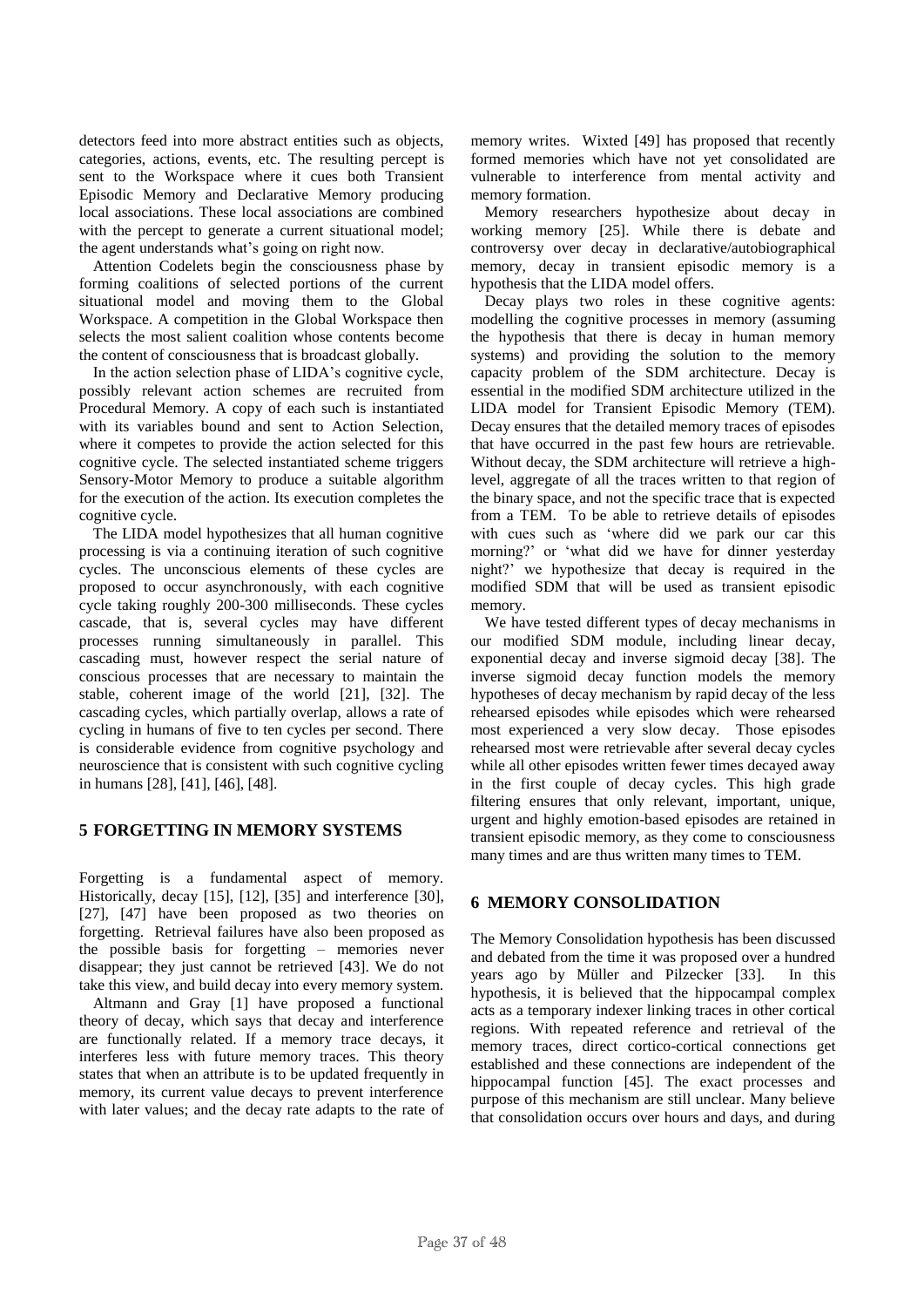our REM sleep. There is also debate about this process being conscious vs. subconscious. The LIDA model conjectures the need for two episodic memories, transient episodic memory and long term declarative memory. As pointed out in the previous section, the first is needed to recall details of events that would, over time, be wiped out by interference from similar events. In the LIDA model, events reach DM only by consolidation from TEM.

We use the LIDA model to propose a design for memory consolidation. We hypothesize that in cognitive agents based on the LIDA model, the memory traces which have not decayed away from transient episodic memory (TEM) are consolidated into the agent"s declarative memory (DM). The contents of every conscious broadcast get stored in TEM. Over time and without rehearsing that information, those memory traces in TEM will decay. On the other hand, when those traces are rehearsed and hence strengthened, they will remain in the TEM. We hypothesize that at regular intervals (perhaps equivalent to human sleep cycles), the cognitive agent transfers the contents of its TEM to its DM.

The two memories – TEM and DM – based on the modified SDM architecture have identical address spaces. The TEM employs a faster inverse sigmoid decay function tuned to the domain in which the cognitive agent lives. The DM has a variable decay rate based on the inverse sigmoid decay function but with parameters different from those of TEM. The decay mechanism in TEM is crucial in ensuring that only memory traces that are significant, relevant and important to the cognitive agent are consolidated to DM. A ball seen under a bush on a morning walk will be encoded in TEM, but is unlikely to be consolidated into DM unless some particular meaning gives it an affective boost, or brought it to consciousness multiple times leading to multiple encodings.

At specific intervals, defined by the parameter "consolidation time", the consolidation mechanism goes into action. Since the two memories have identical address space, there will be a one-to-one correspondence between their hard locations. The consolidation mechanism transfers the contents of the bit-counters of each hard location in the modified SDM used in the TEM to the corresponding hard location in DM. The parameter "consolidation time" may be tuned dependent on the domain in which the cognitive agent lives. We hypothesize that this will be in the order of a few hours. The consolidation mechanism may also be triggered by other internal or external states.

## **7 DISCUSSION**

The main goal of our research work in the LIDA model is to understand how minds work, be they human, animal or artificial. In that spirit, the LIDA model has a very granular architecture accounting for various cognitive processes. The cognitive cycle of the LIDA model provides an important tool for fine-grained analyses of cognitive processes. We have several memory systems in the model as described in this paper, based on both psychological, neuroscience and evolutionary evidence as well as on the interactions these memories have with consciousness per Global Workspace Theory [20].

As must be true with any computational/conceptual model of human cognition, the LIDA model is replete with gaps, areas in which it cannot yet offer explanations. One such gap with reference to human memory systems and artificial agents that we are currently working on is *spatial memory*.

In the human brain, two neural systems facilitate encoding of self-location [13]: they are (1) the *place cells* in the hippocampus for encoding unique environments and (2) *grid cells, border cells* and *head-direction cells* in the parahippocampal and entorhinal cortices for mapping positions and directions in all environments. Humans and many animals construct multiple spatial maps, also called cognitive maps [31] generated by these two neural systems. These spatial maps can be extended by adding multiple maps together.

Episodic memory is for the recording the "what", 'where' and 'when' of events. The 'where' component of episodic memory results in cognitive maps. We hypothesize that a separate memory module/mechanism is needed in the LIDA model to account for such spatial memory/cognitive maps. While considering this memory module, we have to address several issues related to this memory:

- What is the interaction between the spatial memory and the other memory systems in the LIDA model?
- How does consciousness interact with spatial memory?
- What will be the basic representation of a spatial map, and how will it be accessed?
- If complex spatial maps are created from smaller fragments, how are the different fragments linked together and where are they stored?
- How do we represent very large environments in these spatial maps?
- Is there a decay mechanism in spatial memory and if so, what type of decay is to be employed in this memory?

As yet we have only tentative answers to a few of these questions. Taking advantage of this so far relatively rare occurrence of neuroscience providing a mechanism, a primitive spatial map will be represented in a picture like fashion inhabited by land-marks (objects). The representation will denote the size, shape and orientation of the object as well as its position and distance relative to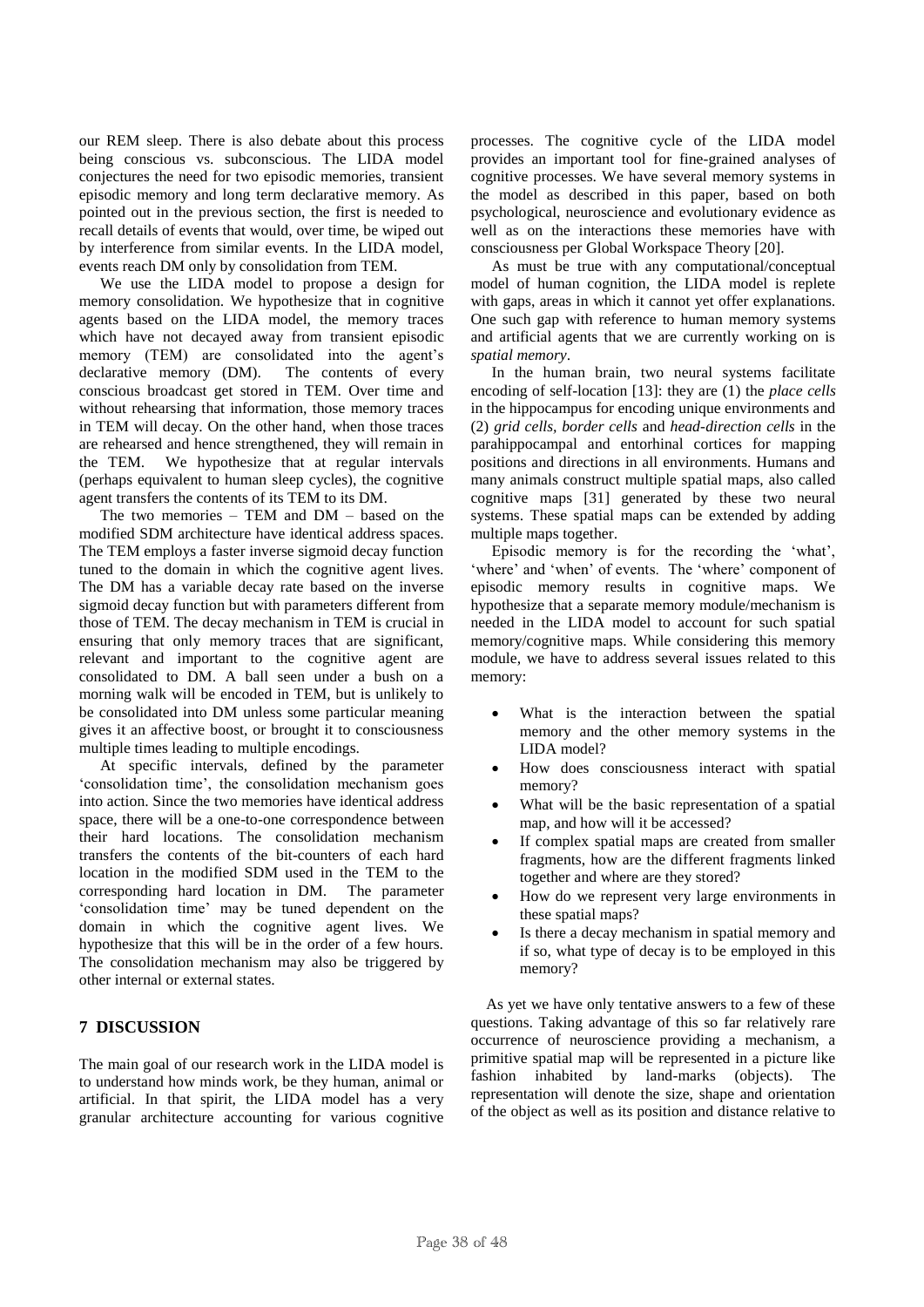other landmarks. Each object will also be connected back to its corresponding node in LIDA"s PAM, so as to make connections with features and relations of the object that are known to LIDA.

LIDA"s spatial memory must interact with its PAM as well as with its two episodic memories so as to provide locations for events [29]. We envision much of this interaction taking place through LIDA"s preconscious working memory, but just how is still an open question.

Spatial memory will be a long term memory system. Like most of those in the LIDA model, it will have a network structure with nodes corresponding to spatial maps and links to inclusion (being a subset of). Again as in other forms of long term memory in LIDA, spatial learning will have to be both selectionist (reinforcing existing spatial maps) and instructionalist (creating new spatial maps, or updating the content of existing maps).

Consciousness will play the same role with spatial memory as it does with all other memory systems. We learn that to which we attend, that is, the contents of consciousness.

As we continue work on understanding, designing and implementing spatial memory in the LIDA model, we hope that it will take us one step closer to realizing a more comprehensive and complete model of cognition. Using this model to build artificial agents will enhance our understanding of the interaction amongst these various memory systems, and between these memory systems and consciousness.

## **REFERENCES**

- [1] Altmann, E. M. & Gray, W. D. 2002. Forgetting to remember: The functional relationship of decay and interference. Psychological Science, 13(1), 27-33.
- [2] Baars, B. J. 1988. A Cognitive Theory of Consciousness. Cambridge.: Cambridge University Press.
- [3] Baars, B.J. 1997. In the Theater of Consciousness: The Workspace of the Mind. NY: Oxford University Press.
- [4] Baars, B J. 2003. How brain reveals mind: Neural studies support the fundamental role of conscious experience. Journal of Consciousness Studies 10: 100–114.
- [5] Baars, Bernard J and Stan Franklin. 2003. How conscious experience and working memory interact. Trends in Cognitive Science 7: 166– 172.
- [6] Baars, B J, T Ramsoy, and S Laureys. 2003. Brain, conscious experience and the observing self. Trends Neurosci. 26: 671–675.
- [7] Baars, Bernard J and Stan Franklin. 2009. Consciousness is Computational: The LIDA model of global workspace theory. International Journal of Machine Consciousness, Vol 1, Issue 1, pp. 23-32.
- [8] Baddeley, A. D. 1993. Working memory and conscious awareness. In Theories of memory, ed. A. Collins, S. Gathercole, M. Conway, and P. Morris. Howe: Erlbaum.
- [9] Baddeley, A. D. 2000. The episodic buffer: a new component of working memory? Trends in Cognitive Science 4:417-423.
- [10] Baddeley, Alan, Martin Conway, and John Aggleton. 2001. Episodic memory. Oxford: Oxford University Press.
- [11] Blackmore, Susan. 1999. The meme machine. Oxford: Oxford University Press.
- [12] Brown, J. 1958. Some tests of the decay theory of immediate memory. Quarterly Journal of Experimental Psychology,10:12-21.
- [13] D Derdikman and E. I. Moser. 2010. A manifold of spatial maps in the brain. Trends in Cognitive Sciences, December 2010, Vol. 14, No. 12, p. 561-569.
- [14] Drescher, G. 1991. Made Up Minds: A Constructivist Approach to Artificial Intelligence. Cambridge, MA: MIT Press.
- [15] Ebbinghaus, H. 1885/1964. Memory: A contribution to experimental psychology. New York: Dover.
- [16] Ericsson, K. A., and W. Kintsch. 1995. Long-term working memory. Psychological Review 102:211-245.
- [17] Franklin, S. 1995. Artificial Minds. Cambridge MA: MIT Press.
- [18] Franklin, S. 1997. Global Workspace Agents. Journal of Consciousness Studies 4:322-334.
- [19] Franklin, S., and A. C. Graesser, 1997. Is it an Agent, or just a Program?: A Taxonomy for Autonomous Agents. In Intelligent Agents III. Berlin: Springer Verlag. 21-35.
- [20] Franklin, S, B J Baars, U Ramamurthy, and Matthew Ventura. 2005. The role of consciousness in memory. Brains, Minds and Media 1: 1–38.
- [21] Franklin, S. 2005. Evolutionary Pressures and a Stable World for Animals and Robots: A Commentary on Merker. Consciousness and Cognition 14:115-118.
- [22] Franklin, S. and Ramamurthy U. 2006. Motivations, Values and Emotions: 3 sides of the same coin. Proceedings of the Sixth International Workshop on Epigenetic Robotics, Paris, France, September 2006, Lund University Cognitive Studies, 128; p. 41-48.
- [23] Franklin, Stan, Uma Ramamurthy, Sidney K. D'Mello, Lee McCauley, Aregahegn Negatu, Rodrigo Silva L., and Vivek Datla. 2007. LIDA: A Computational Model of Global Workspace Theory and Developmental Learning. AAAI 2007 Fall Symposium - AI and Consciousness: Theoretical Foundations and Current Approaches.
- [24] Freeman, W J. 2002. The limbic action-perception cycle controlling goal-directed animal behavior. Neural Networks 3: 2249-2254.
- [25] James, Michael. 2002. Modelling Working Memory Decay in Soar. Online Proceedings of the 22nd North American Soar Workshop, Ann Arbor, MI (http://www.eecs.umich.edu/~soar/sitemaker/workshop/22/James-S22.PDF)
- [26] Kanerva, P. 1988. Sparse Distributed Memory. Cambridge, MA: The MIT Press.
- [27] Keppel, G. and Underwood, B. J. 1962. Proactive inhibition in short-term retention of single items. Journal of Verbal Learning and Verbal Behavior, 1:153-161.
- [28] Massimini M, Ferrarelli F, Huber R, Esser Steve K, Singh H, et al., 2005. Breakdown of Cortical Effective Connectivity During Sleep. Science. 309: 2228–2232.
- [29] McCall, R., Franklin, S., & Friedlander, D. 2010. Grounded Event-Based and Modal Representations for Objects, Relations, Beliefs, Etc. Paper presented at the FLAIRS-23, Daytona Beach, FL.
- [30] McGeoch, J.A. 1932. Forgetting and the law of disuse. Psychological Review, 39:352-370.
- [31] McNaughton, B. L., Battaglia, Francesco P., Jensen, O., Moser, Edvard I., & Moser, M.-B. 2006. Path inte-gration and the neural basis of the 'cognitive map'. Nature Reviews Neuroscience, 7, 663– 678.
- [32] Merker, Bjorn. 2005. The liabilities of mobility: A selection pressure for the transition to consciousness in animal evolution. Consciousness and Cognition 14: 89–114.
- [33] Müller G.E. and Pilzecker A. 1900. Z. Psychol. 1, 1.
- [34] Nadel, L. 1992. Multiple memory systems: What and why. J. Cogn. Neurosci., 4, 179–188.
- [35] Peterson, L. R. and Peterson, M. J. 1959. Short-term retention of individual verbal items. Journal of Exper-imental Psychology, 58:193-198.